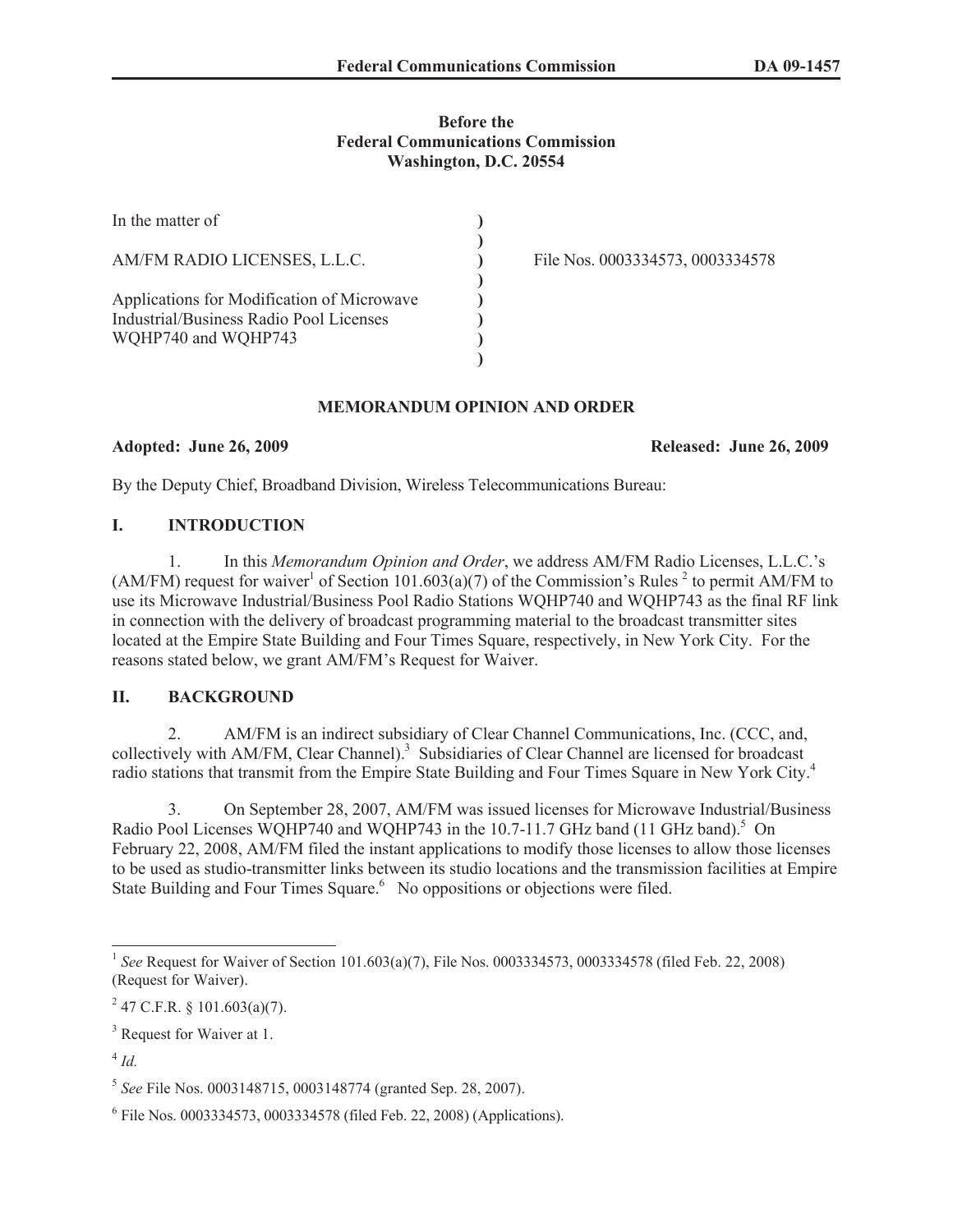4. Section 101.603(a)(7) of the Rules<sup>7</sup> prohibits the use of the 11 GHz band as the final RF link to deliver AM/FM's broadcast signals to its transmitter sites. AM/FM states that Clear Channel has undertaken a review of frequencies typically used for studio-transmitter links, but could not find any viable frequencies for the locations in question.<sup>8</sup> AM/FM notes that following the loss of the World Trade Center as a transmitting location in 2001, many broadcast stations, including a Clear Channel broadcast station, relocated their transmitters, resulting in a concentration of broadcast transmitting facilities now located at the Empire State and Four Times Square buildings.<sup>9</sup> AM/FM contends that this concentration of facilities has complicated delivery of broadcast signals from station studios to these transmitting sites by taxing the usual frequencies used for studio-transmitter link operations.<sup>10</sup>

5. AM/FM submits documentation from frequency coordination firm Micronet Communications (Micronet) showing that channels in the 944-952 MHz band (948 MHz band) are not available due to potential interference with existing microwave licensees.<sup>11</sup> It also submits a study by Micronet showing that no frequencies in the 17.7-17.8 GHz band (18 GHz band) are available to AM/FM, because of potential interference with existing coordinated microwave paths that would exceed the interference protection criteria of Section 101.105 of the Commission's Rules.<sup>12</sup> AM/FM contends that the 23 GHz band would not be suitable because facilities in the band would experience four times more predicted outages than facilities in the 11.2 GHz band, due to rain fade and multipath induced fade.<sup>13</sup> AM/FM further contends that studies such as that by Micronet do not always accurately predict the uniquely congested conditions found in Manhattan, where higher frequency bands would be even more likely to be subject to outages.<sup>14</sup> AM/FM argues that land-line connections are subject to interruption due to infrastructure failures, such as steam pipe and electrical utility incidents, and therefore it is important that Clear Channel implement use of the licenses for digital audio broadcasts.<sup>15</sup> AM/FM states that the requested frequencies in the 11.2 GHz band were selected based on equipment availability, adequate reliability, and spectral efficiency.<sup>16</sup>

6. AM/FM states that Clear Channel will use the licenses to ensure that its digital streams of high-definition radio are transmitted from its operating studios to the Empire State and Four Times Square broadcast transmitting facilities, thereby promoting the public interest.<sup>17</sup> AM/FM notes that the Commission has stated it to be a priority to "foster the development of a vibrant terrestrial digital radio service for the public and to ensure that radio stations successfully implement DAB [digital audio

 $^{10}$  *Id.* at 3.

<sup>14</sup> Amendment at 2.

<sup>16</sup> *Id.* at 2.

<sup>17</sup> *Id.* at 3.

 $7$  47 C.F.R. § 101.603(a)(7).

<sup>8</sup> Request for Waiver at 2.

<sup>9</sup> *Id.* at 2-3.

<sup>&</sup>lt;sup>11</sup> Request for Waiver, Letter from Brad Youngblood, Systems Engineer for Micronet Communications (Micronet) (dated Feb. 6, 2008) (Micronet February Path Reliability Study).

<sup>12</sup> Amendment (filed Jul. 22, 2008), *attaching* Letter from Brad Youngblood, Systems Engineer, Micronet Communications, Inc. (dated Jul. 18, 2008) (Micronet July Path Reliability Study). *See* 47 C.F.R. § 101.105.

<sup>13</sup> Amendment at 2, *citing* Micronet July Path Reliability Study.

<sup>&</sup>lt;sup>15</sup> Request for Waiver at 3.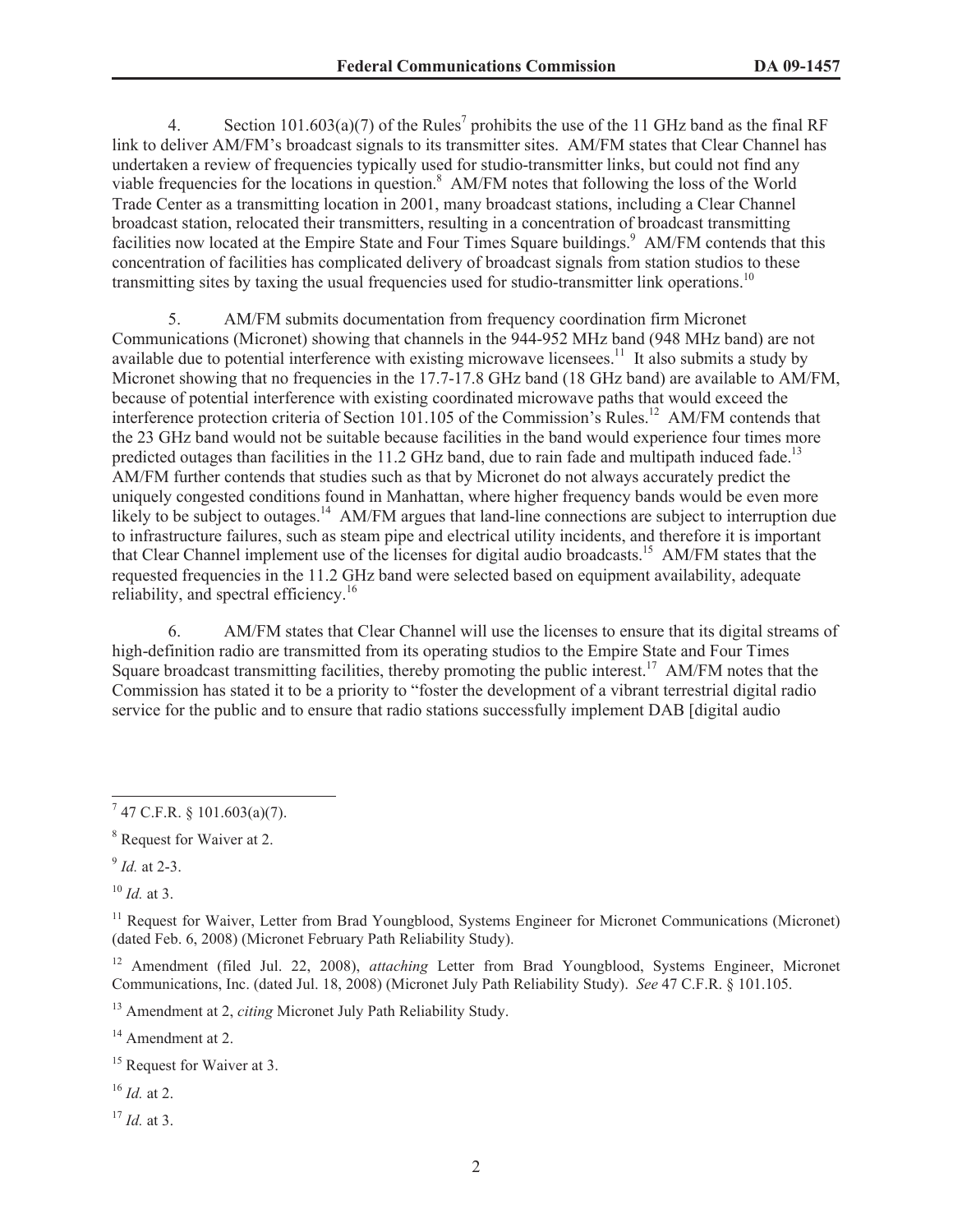broadcasting],"<sup>18</sup> and states that grant of the requested waivers would further this priority.<sup>19</sup> In addition, AM/FM states that Clear Channel plans to use the licenses not only for the transmission of digital broadcast material to the transmitters, but also for data connections from the transmitters to the studios and data paths for business network uses, and notes that only a portion of the microwave licenses' bandwidth would be used for studio-transmitter link purposes.<sup>20</sup> AM/FM contends, therefore, that using the licenses as studio-transmitter links would be spectrally efficient.<sup>21</sup>

### **III. DISCUSSION**

7. Section 1.925(b)(3) of the Commission's Rules requires parties seeking a waiver to demonstrate that:

(i) The underlying purpose of the rule(s) would not be served or would be frustrated by application to the instant case, and that a grant of the requested waiver would be in the public interest; or

(ii) In view of unique or unusual factual circumstances of the instant case, application of the rule(s) would be inequitable, unduly burdensome or contrary to the public interest, or the applicant has no reasonable alternative.<sup>22</sup>

The Part 101 rules were simplified and streamlined to "encourage more efficient use of the microwave spectrum by permitting more intensive use of microwave equipment,<sup>"23</sup> and to "lead to economies of scale in microwave equipment production and lower equipment prices to licensees."<sup>24</sup> Section 101.603(a)(7) of the Commission's Rules ensures that private operational fixed stations are used for private, internal purposes and prevents broadcasters from causing congestion when Part 74 Broadcast Auxiliary Service frequencies are available.

8. We conclude that AM/FM has justified a waiver under the second prong of the waiver standard. Specifically, AM/FM has established that no reasonable alternative exists to its use of frequencies in the 11.2 GHz band. In that regard, AM/FM has shown that frequencies in the 948 MHz and 18 GHz bands are not available and that path reliability in the 23 GHz band does not meet industry standards.<sup>25</sup> In light of its preexisting use of the frequencies for data network services, emergency alert system warnings, news, and weather information, and the congested spectrum environment in New York City, AM/FM has shown that its proposed use would be spectrally efficient. We also note that AM/FM is seeking to address a unique situation resulting in part from the loss of the World Trade Center. In view of the foregoing, pursuant to Section 1.925(b)(3)(ii) of the Commission's Rules,<sup>26</sup> we conclude that grant of

<sup>20</sup> *Id.*

<sup>21</sup> *Id.*

 $22$  47 C.F.R. § 1.925(b)(3)(i)-(ii).

<sup>23</sup> Common Carrier and Private Operational Fixed Services, *Report and Order*, WT Docket No. 94-148, CC Docket No. 93-2, and RM-7861, 11 FCC Rcd 13449, 13452 (1996).

<sup>24</sup> *Id.* at 13453. The simplified and streamlined rules also reduced regulatory burdens, benefiting both the public and the Commission. *Id.* at 13452.

<sup>25</sup> *See* Micronet February Path Reliability Study, Micronet July Path Reliability Study.

 $26$  47 C.F.R. § 1.925(b)(3)(ii).

<sup>&</sup>lt;sup>18</sup> *Id.* at 3, *citing* Digital Audio Broadcasting Systems and Their Impact on the Terrestrial Radio Broadcast Service, *Second Report and Order, First Order on Reconsideration and Second Further Notice of Proposed Rule Making*, 22 FCC Rcd 10344, 10346 ¶ 2 (2007).

<sup>&</sup>lt;sup>19</sup> Request for Waiver at 3.